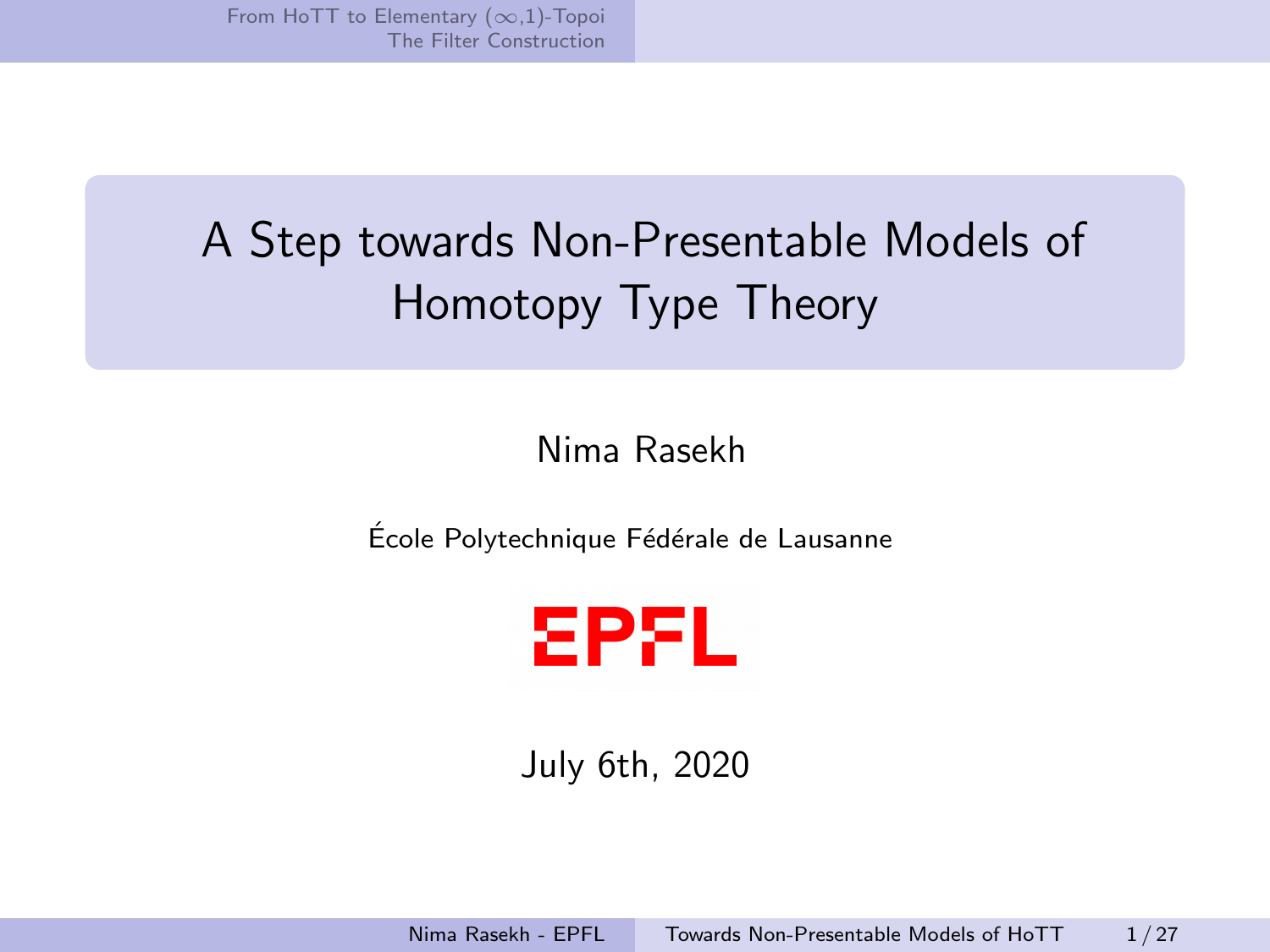[Syntax vs. Semantics](#page-1-0) [Elementary \(](#page-8-0)∞, 1)-Topoi

#### <span id="page-1-0"></span>Syntax vs. Semantics

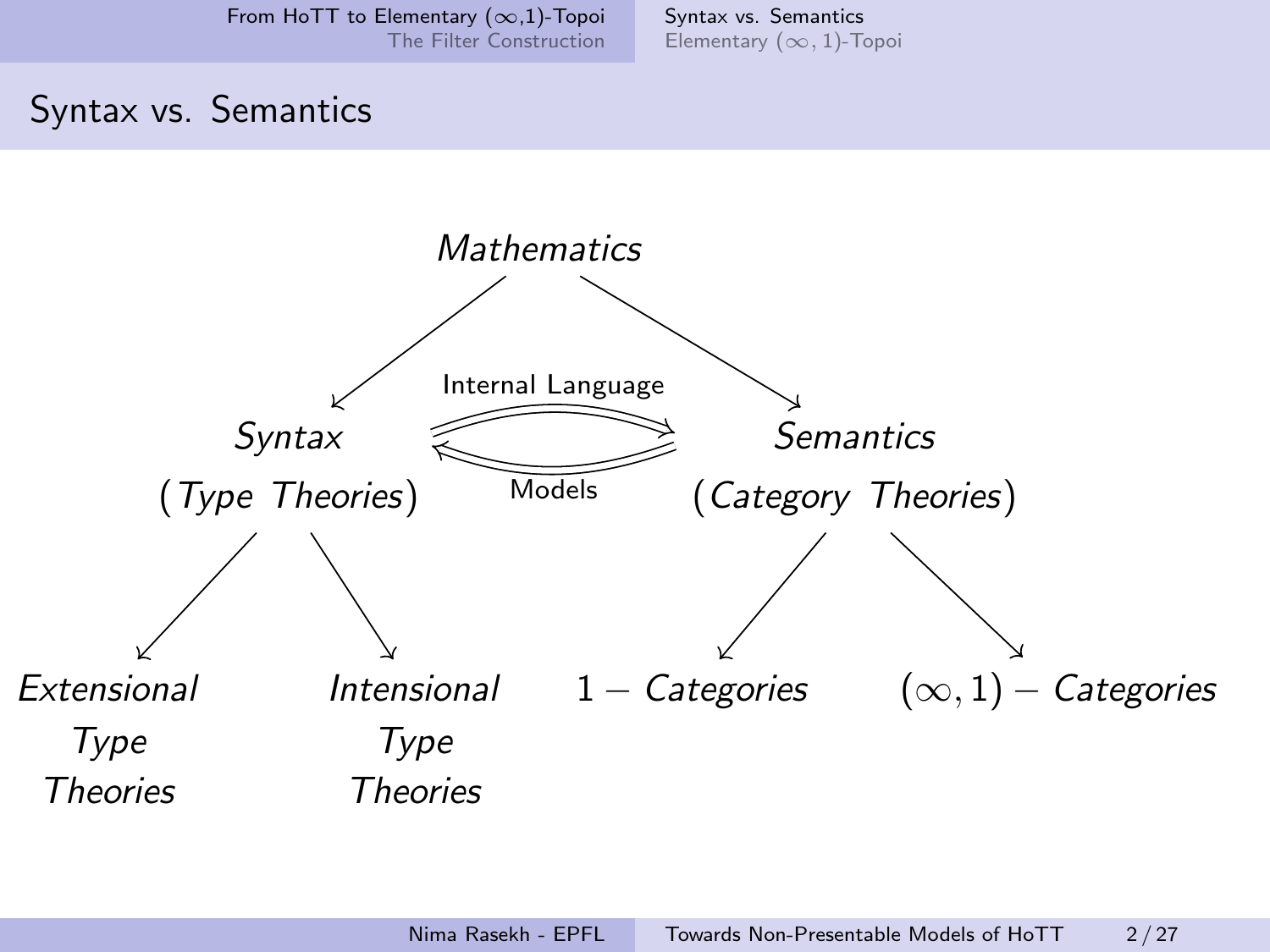[Syntax vs. Semantics](#page-1-0) [Elementary \(](#page-8-0)∞, 1)-Topoi

#### Syntax vs. Semantics

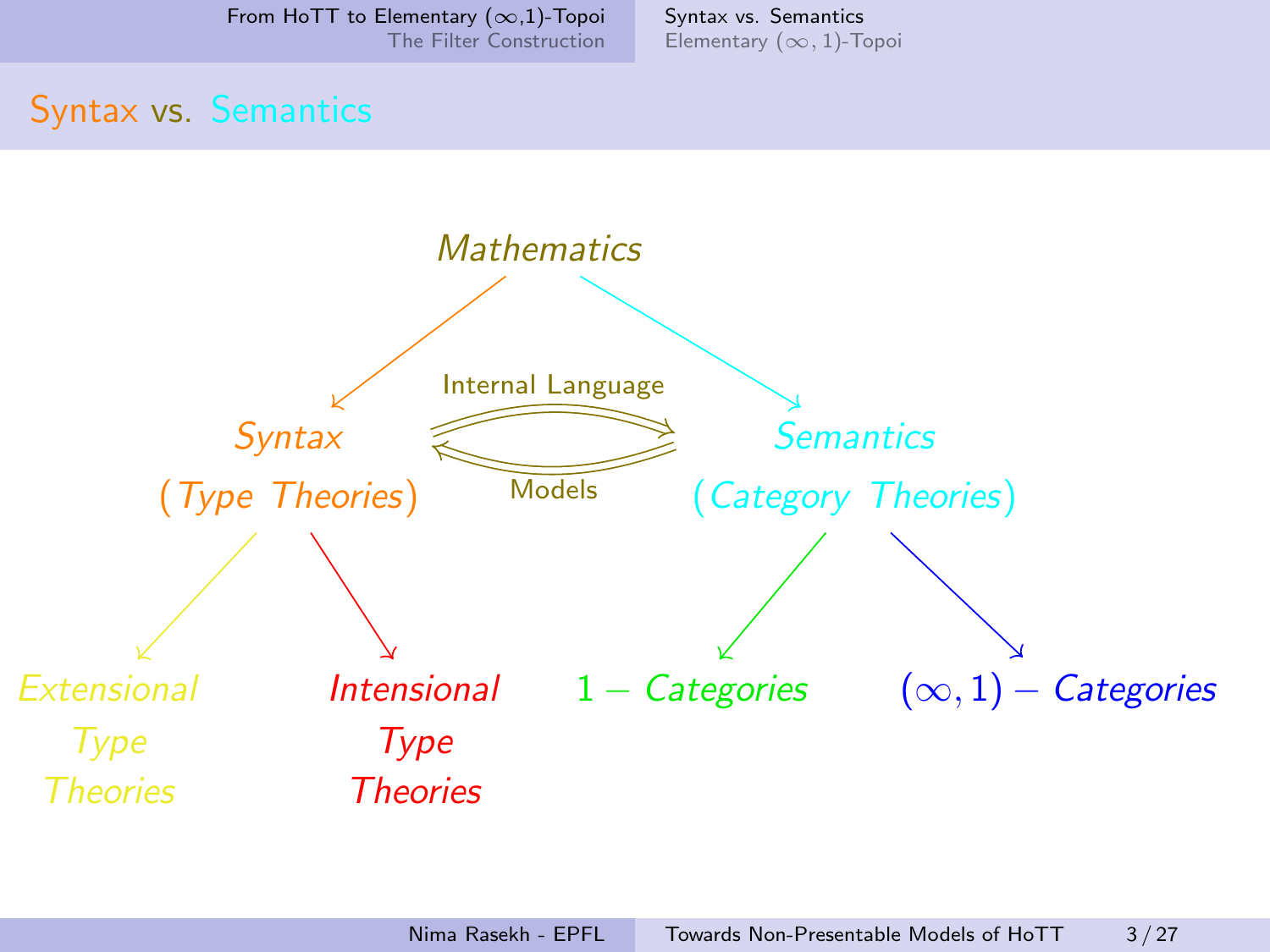[Syntax vs. Semantics](#page-1-0) [Elementary \(](#page-8-0)∞, 1)-Topoi

#### Extensional Type Theories vs. 1-Categories



Lambek, Cartesian Closed Categories and Typed Lambda-calculi. Combinators and Func. Prog. Lang. (1985)

Lambek, Scott, Introduction to higher order categorical logic (1988)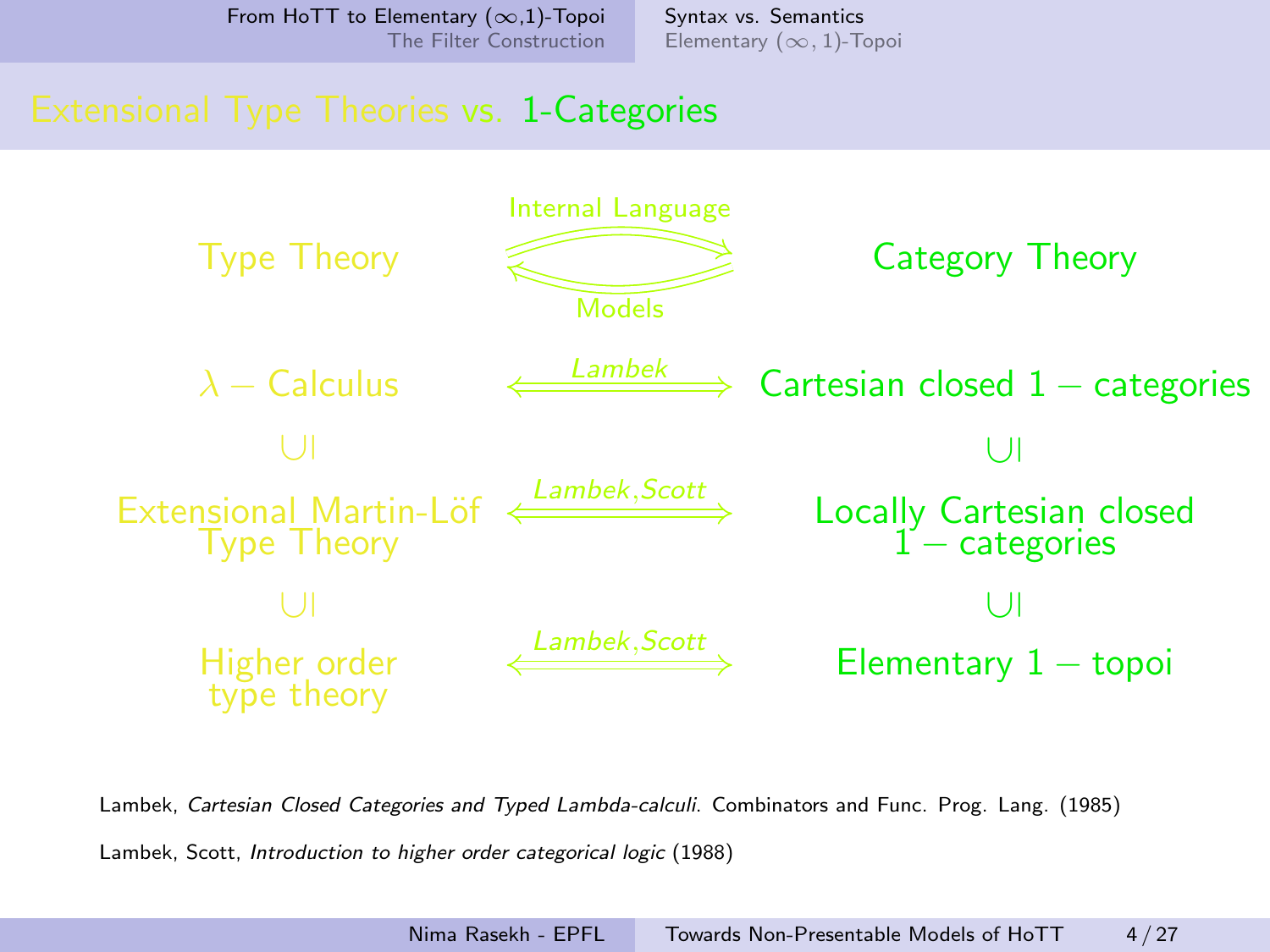[Syntax vs. Semantics](#page-1-0) [Elementary \(](#page-8-0)∞, 1)-Topoi

# Intensional Type Theories vs.  $(\infty, 1)$ -Categories



Kapulkin, Szumilo, *Internal languages of finitely complete*  $(\infty, 1)$ -categories Selecta Math. (N.S.) 25 (2019)

Kapulkin, Locally cartesian closed quasi-categories from type theory, J. Topol. 10 (2017)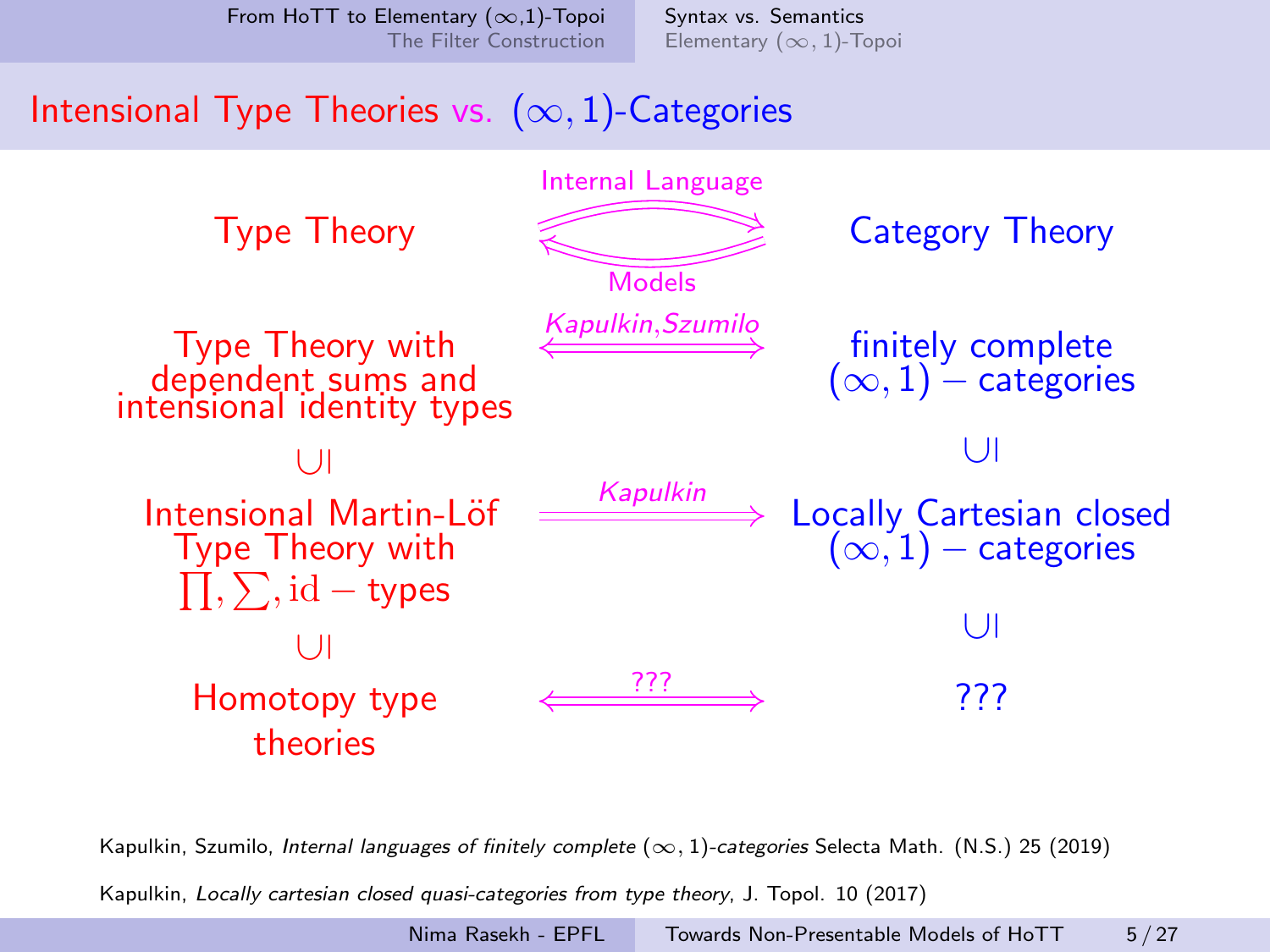Is there anything we can say about models of intensional type theory?

If we add one non-elementary condition to the  $(\infty, 1)$ -category side, namely *presentability*, we do get interesting models:

- **1** Presentable locally Cartesian closed  $(\infty, 1)$ -categories are models of Intensional Martin-Löf Type Theory with  $\prod$ -,  $\sum$ -, and id-types. [Gepner-Kock, 2017], [Lumsdaine-Warren, 2015], [Shulman, 2015].
- 2 Grothendieck  $(\infty, 1)$ -topoi (presentable locally Cartesian closed  $(\infty, 1)$ -categories that satisfy *descent*) are a model for homotopy type theory [Shulman, 2019].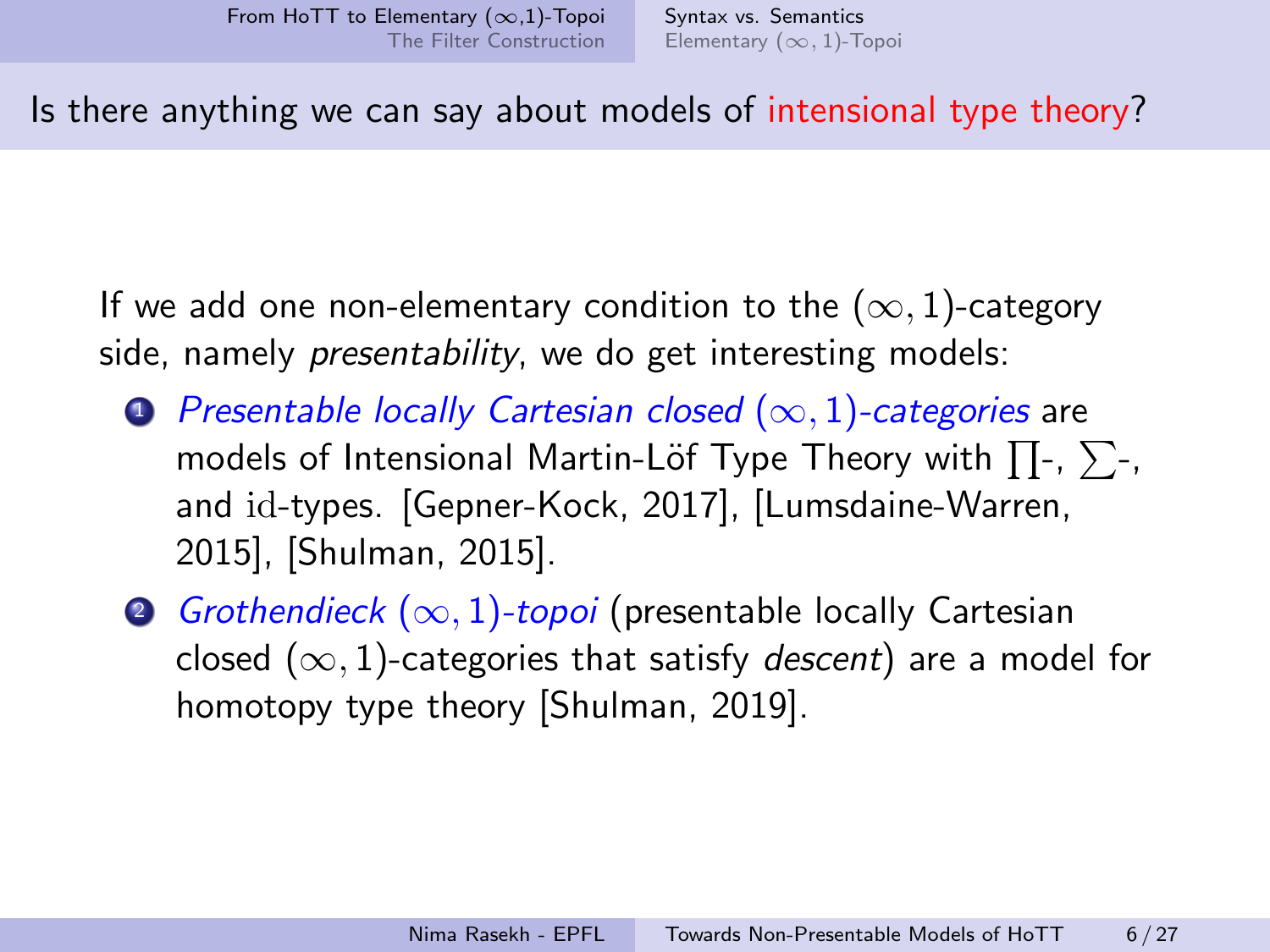[Syntax vs. Semantics](#page-1-0) [Elementary \(](#page-8-0)∞, 1)-Topoi

# Intensional Type Theories vs.  $(\infty, 1)$ -Categories

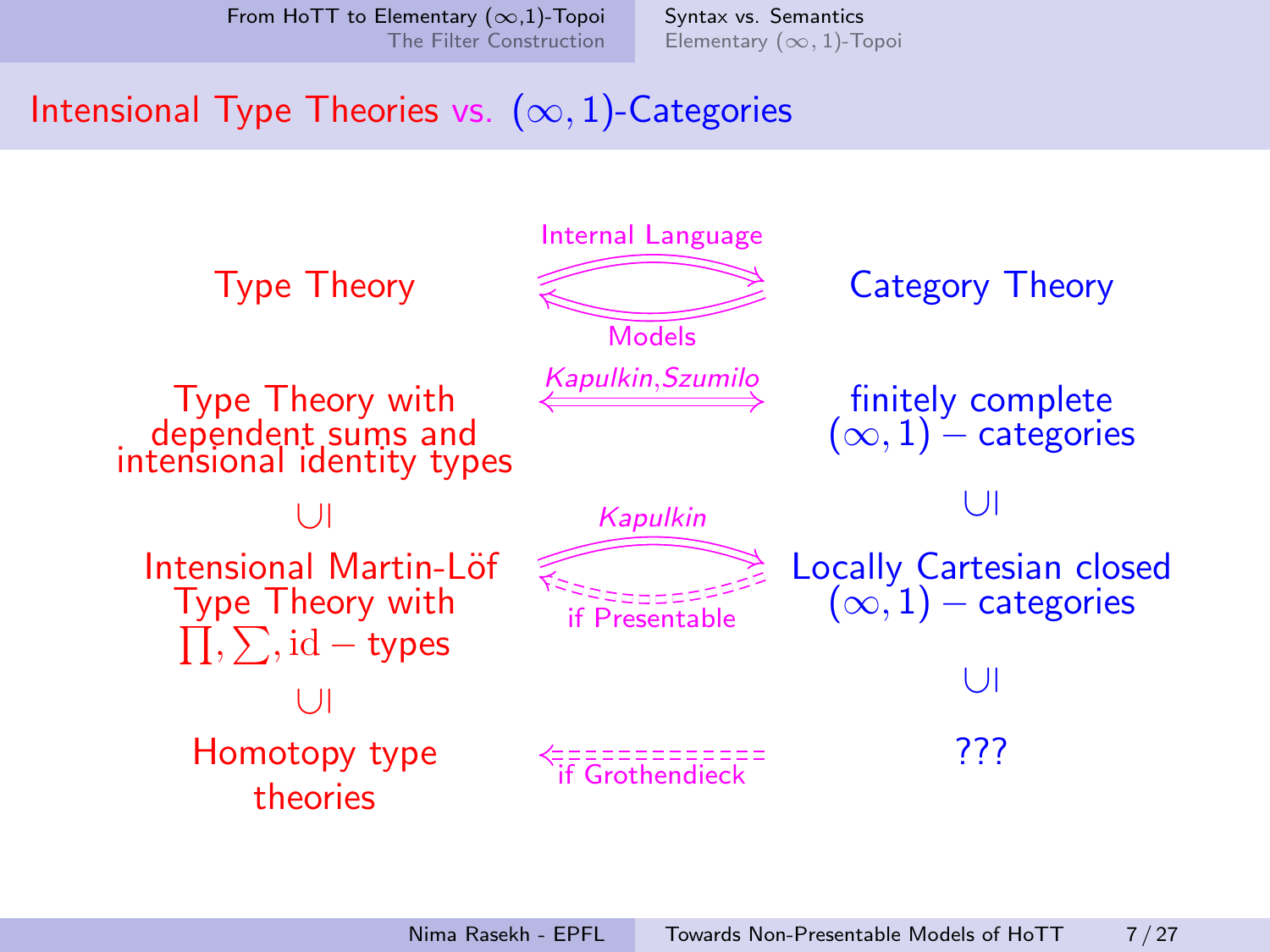[Syntax vs. Semantics](#page-1-0) [Elementary \(](#page-8-0)∞, 1)-Topoi

# Intensional Type Theories vs.  $(\infty, 1)$ -Categories

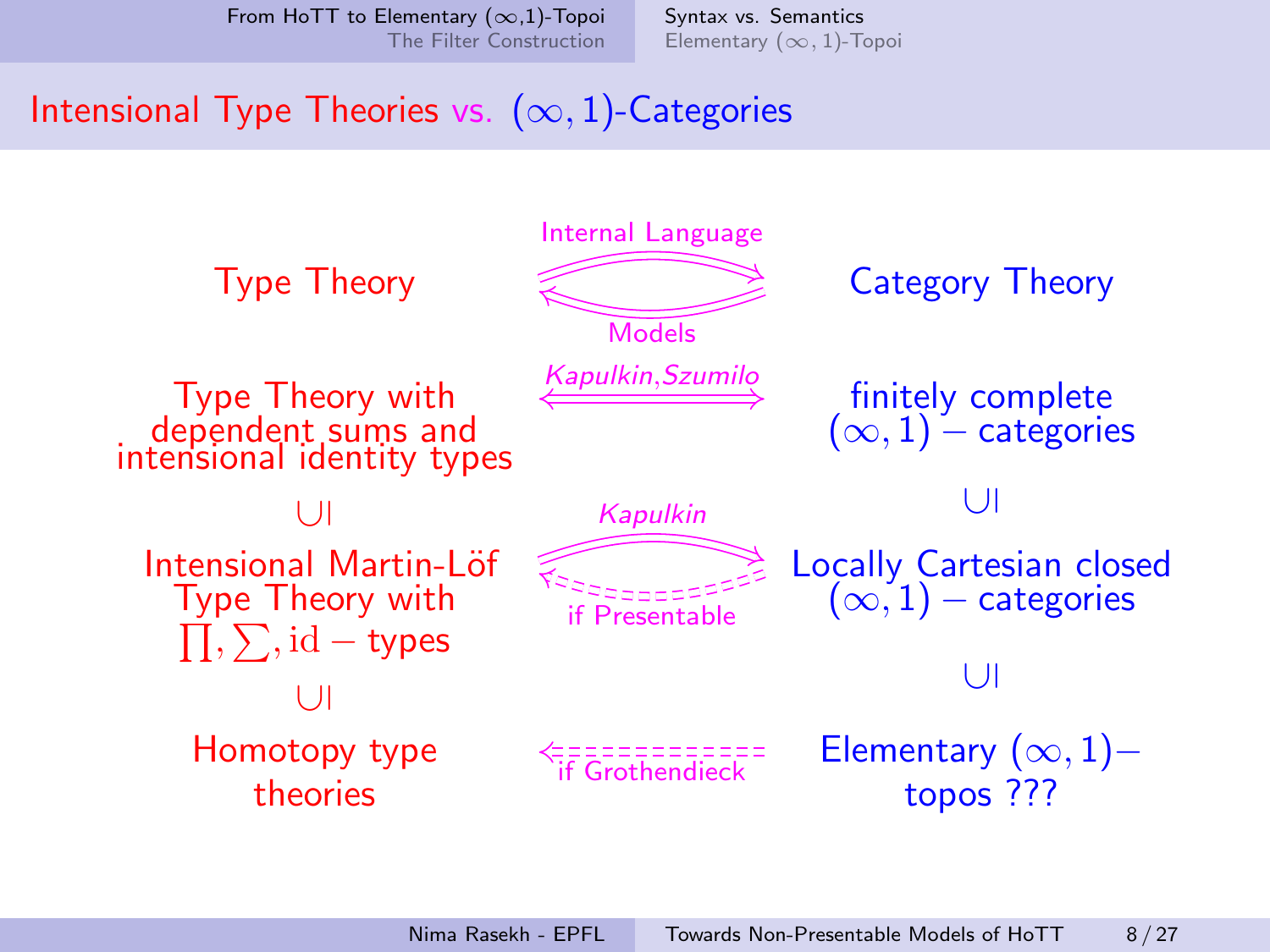[Syntax vs. Semantics](#page-1-0) [Elementary \(](#page-8-0)∞, 1)-Topoi

<span id="page-8-0"></span>Elementary  $(\infty, 1)$ -topoi are the Answer ...

#### This suggests that we should develop

# Elementary  $(\infty, 1)$ -Topos Theory

and prove a result analogous to the relation between extensional type theories and elementary 1-topoi.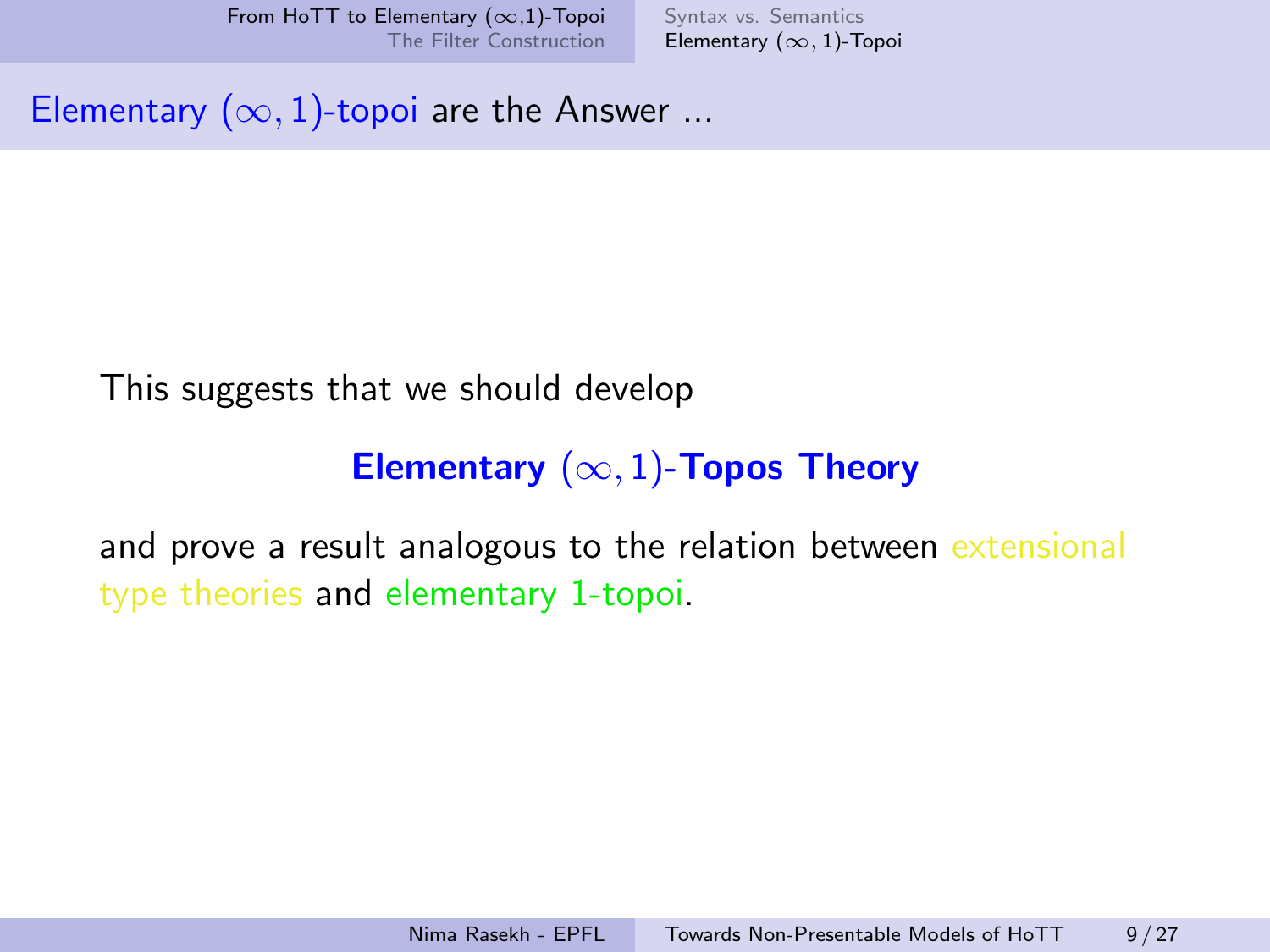[Syntax vs. Semantics](#page-1-0) [Elementary \(](#page-8-0)∞, 1)-Topoi

... but they are difficult to study

We know some things about elementary  $(\infty, 1)$ -topoi, but not yet enough to relate it to homotopy type theory. Here is a more realistic step:

# Goal

- **O** Construct a specific elementary  $(\infty, 1)$ -topos.
- **2** Prove it is a model for homotopy type theory.

This talk focuses on Step 1.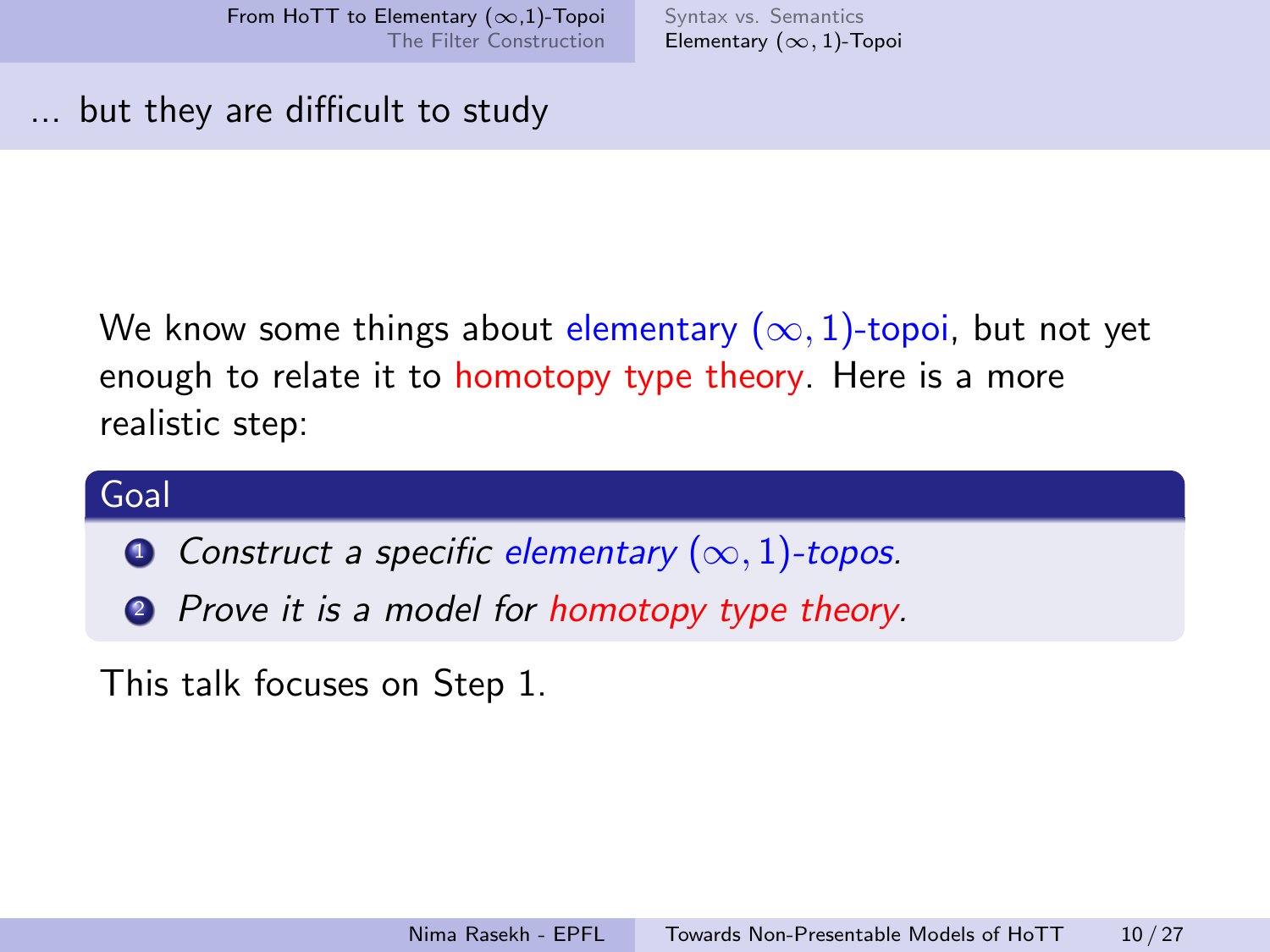[Syntax vs. Semantics](#page-1-0) [Elementary \(](#page-8-0)∞, 1)-Topoi

Can we even define elementary  $(\infty, 1)$ -topoi?

#### Warning

There are definitions of elementary  $(\infty, 1)$ -topoi that have been proposed, but the "correct" definition depends on its relation to homotopy type theory.

Nonetheless we will work with a definition throughout this talk!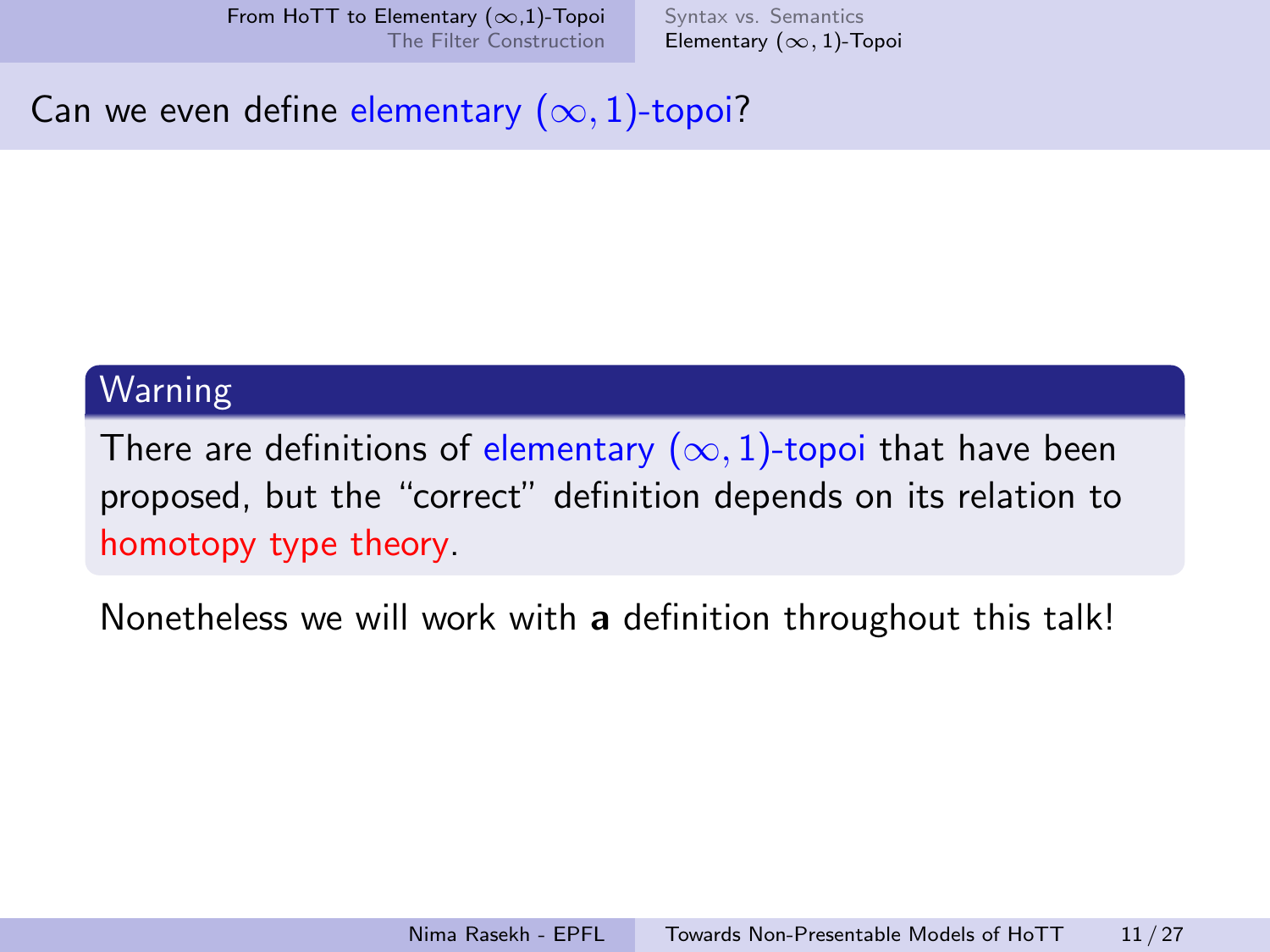[Syntax vs. Semantics](#page-1-0) [Elementary \(](#page-8-0)∞, 1)-Topoi

#### Elementary  $(\infty, 1)$ -topos

#### Definition (Shulman, R.)

An elementary  $(\infty, 1)$ -topos is an  $(\infty, 1)$ -category  $\mathcal E$  satisfying following conditions:

- $\bullet$  E has finite limits and colimits.
- 2 ε is locally Cartesian closed.
- $\bullet$   $\epsilon$  has a subobject classifier  $\Omega$ .
- $\bullet$  There exists a class of object  $\mathcal{U}^{\mathcal{S}}$  (universes) and embeddings of functors

$$
\mathcal{I}^{\mathcal{S}}:\operatorname{Map}(-,\mathfrak{U}^{\mathcal{S}})\hookrightarrow(\mathcal{E}_{/-})^{\simeq}
$$

such that the family of embeddings  $\{T^{S}\}_{S}$  is jointly surjective.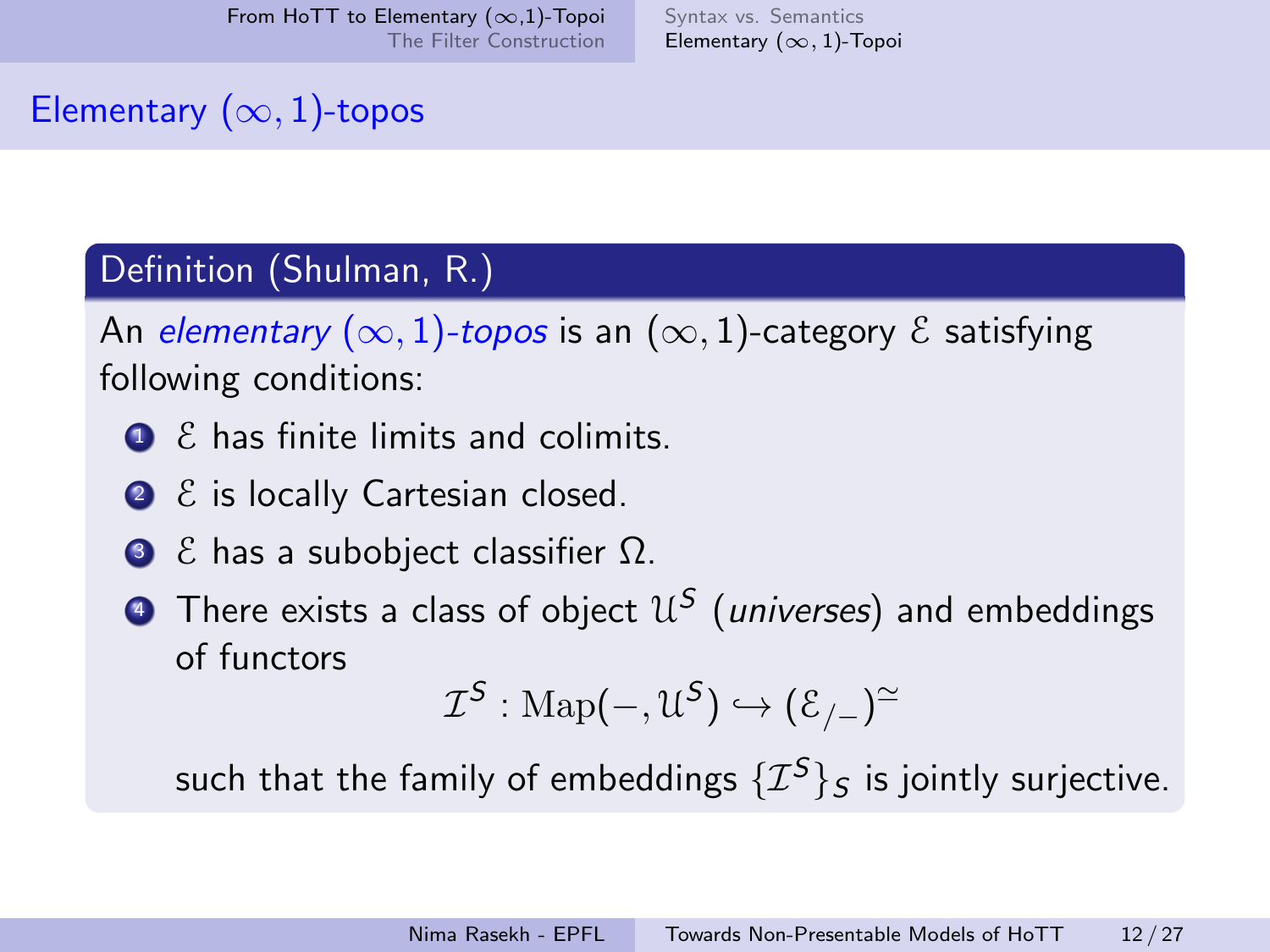#### What does any of this mean?

- $\bullet\ \mathop{\rm Map}(-,\mathfrak{U}^{\mathcal{S}})\to (\mathcal{E}_{/-})^{\simeq} \Rightarrow$  universal fibration  $\tilde{\mathfrak{U}}^{\mathcal{S}} \twoheadrightarrow \mathfrak{U}^{\mathcal{S}}.$
- ②  $\mathrm{Map}(-,\mathfrak{U}^S)\hookrightarrow(\mathcal{E}_{/-})^{\simeq}$  an embedding  $\Rightarrow\tilde{\mathfrak{U}}^S\twoheadrightarrow\mathfrak{U}^S$  *univalent*
- $\bm{v} \in \mathcal{I}^{\mathcal{S}}$  jointly surjective  $\Rightarrow$  every map *classified* by some  $\mathcal{U}^{\mathcal{S}}$ .
- <sup>4</sup> Disagreement on how to characterize universes.
- $\bullet$  We often want the image of  $\mathcal{I}^{\mathcal{S}}$  to be closed under operations (limits, colimits, ... ).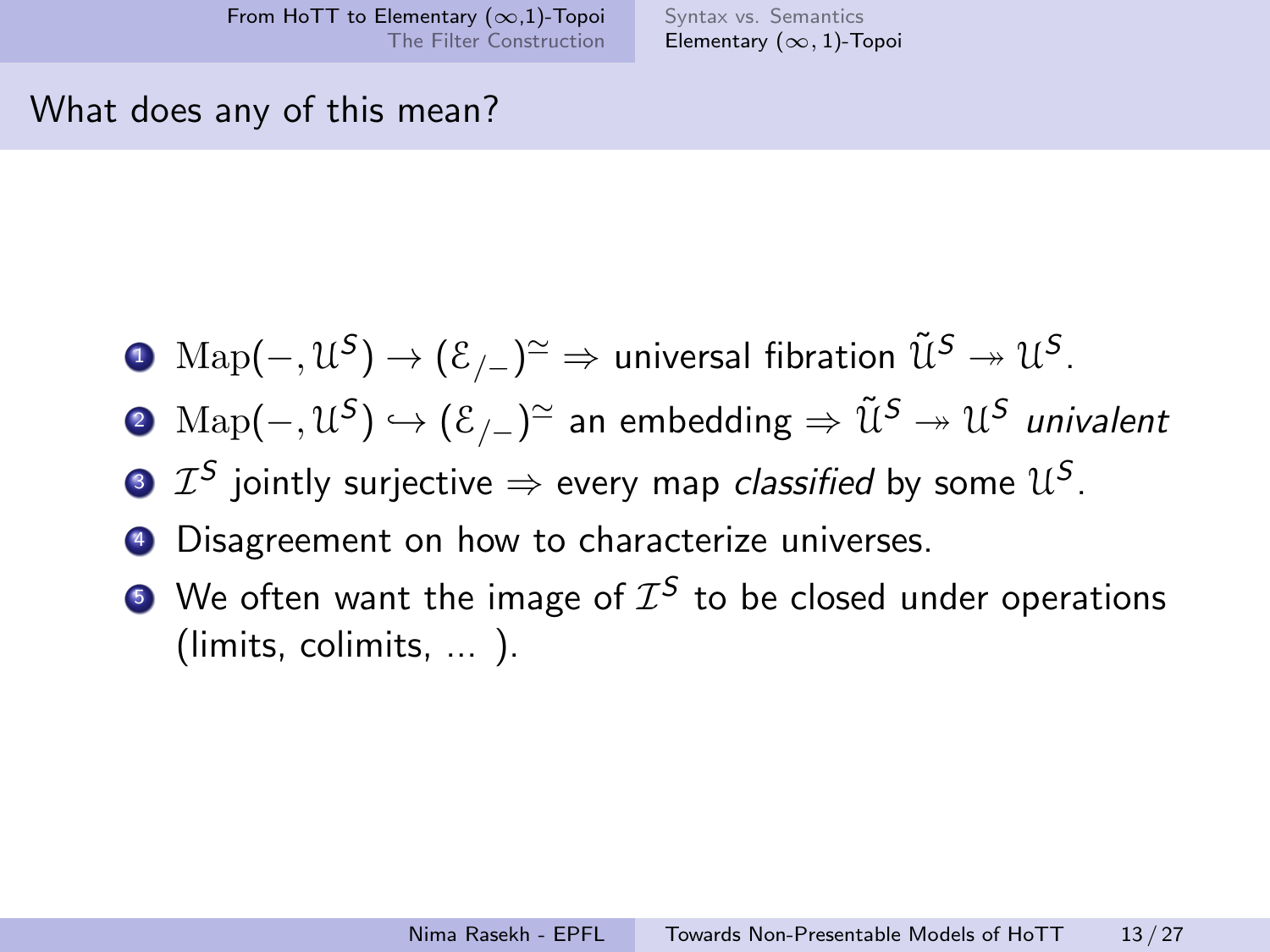[Syntax vs. Semantics](#page-1-0) [Elementary \(](#page-8-0)∞, 1)-Topoi

How does it relate to other definitions?

Here is a basic result relating various notions of topoi.

Lemma (R.)

Let  $\&$  be an elementary  $(\infty, 1)$ -topos.

- **1** The subcategory of 0-truncated objects is an elementary 1-topos.
- 2  $\epsilon$  satisfies descent. In particular  $\epsilon$  is presentable if and only if it is a Grothendieck  $(\infty, 1)$ -topos.

So, it is a common generalization of elementary 1-topoi and Grothendieck  $(\infty, 1)$ -topoi.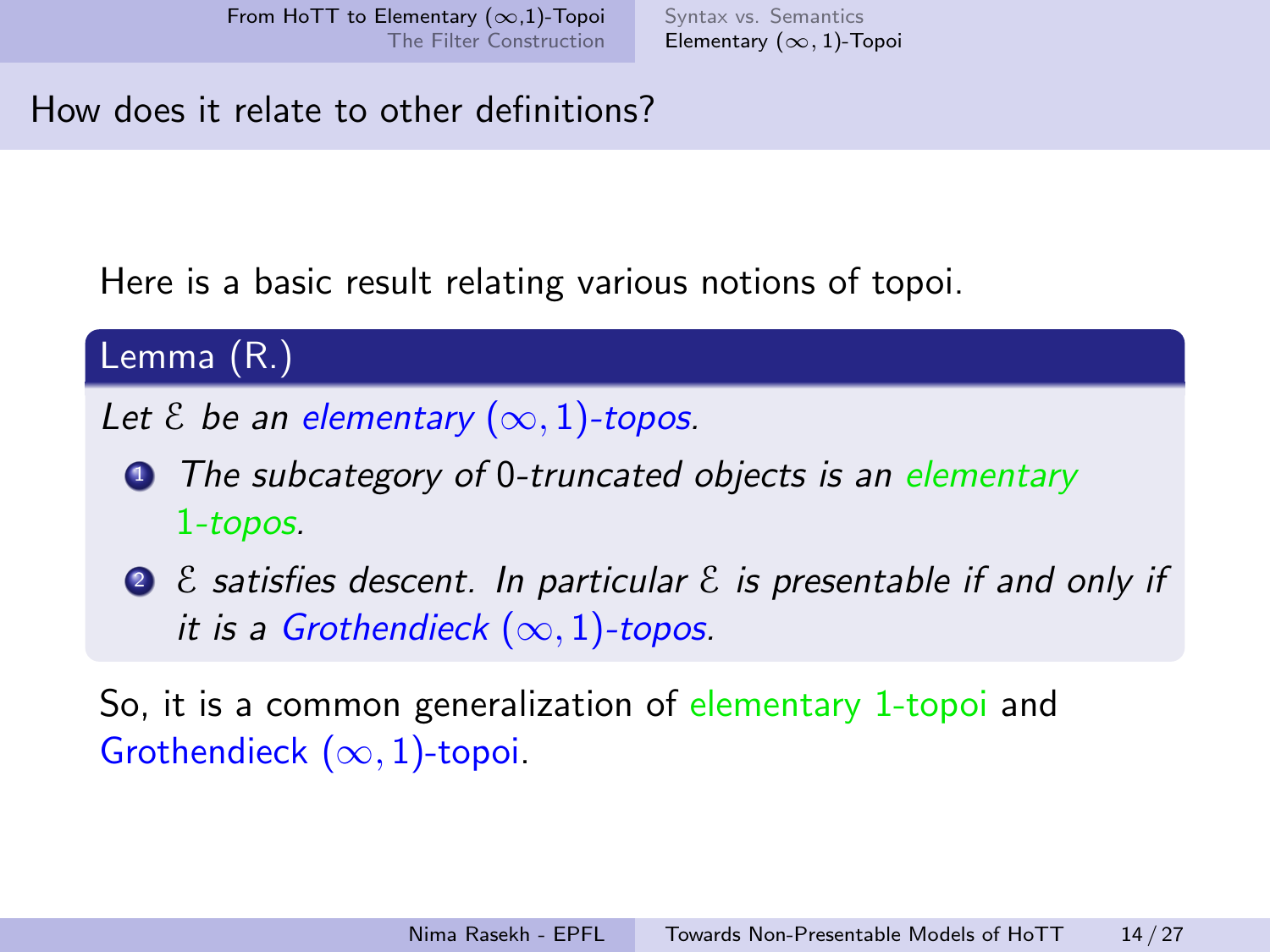[Syntax vs. Semantics](#page-1-0) [Elementary \(](#page-8-0)∞, 1)-Topoi

#### Only Non-Presentability Counts

# The result by Shulman implies that presentable elementary  $(\infty, 1)$ -topoi are already models and we should focus on non-presentable ones.

#### Question

How can we construct non-presentable elementary  $(\infty, 1)$ -topoi?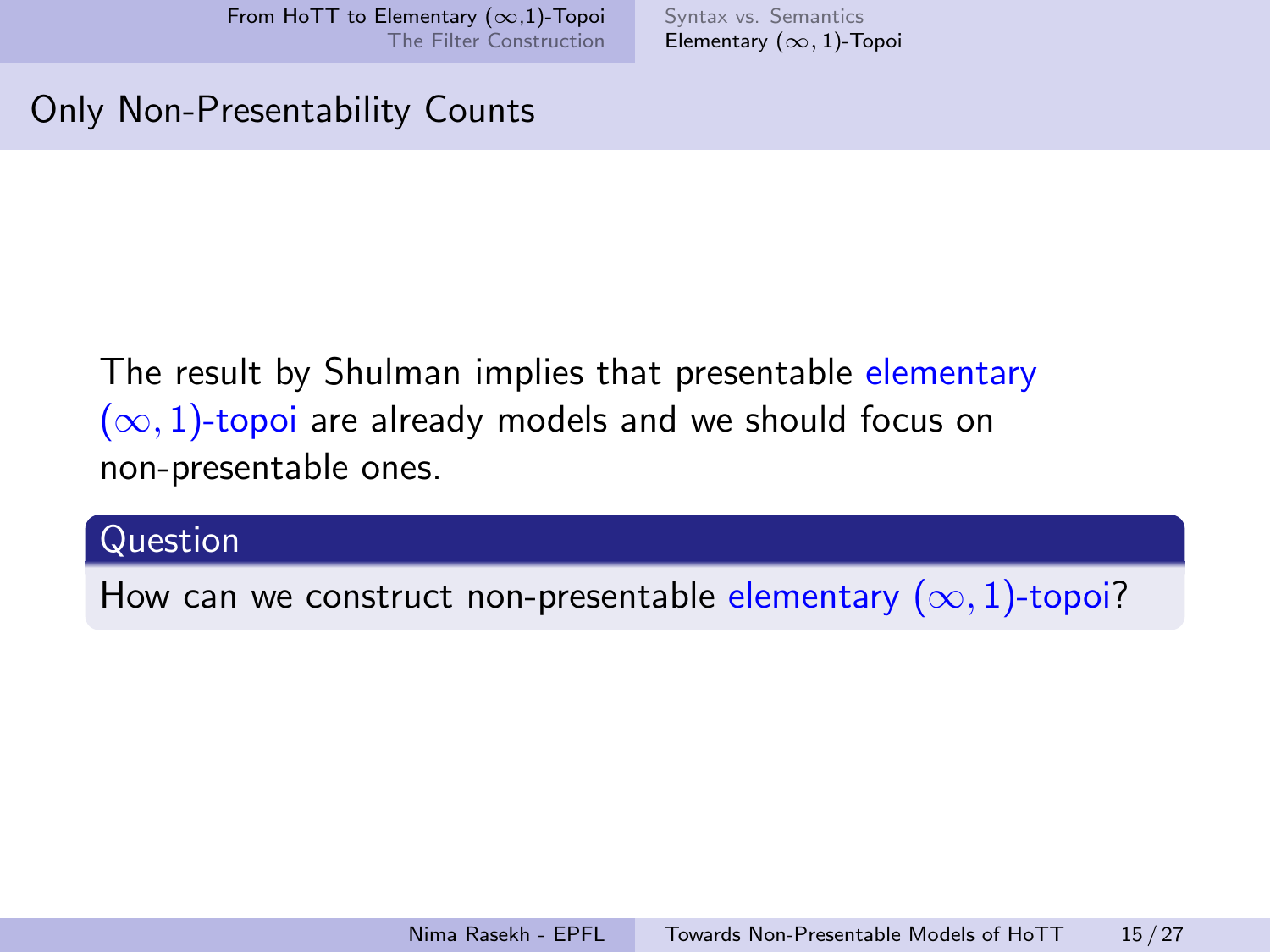Basics [Towards Non-Presentable Models](#page-22-0)

#### <span id="page-15-0"></span>Filter Construction: Introduction

Let  $\mathcal{E}$  be a finitely complete 1-category. Let  $\mathcal{F} \subset \text{Sub}(1)$  be a filter of subterminal objects, meaning:

- Non-Empty:  $1 \in \mathcal{F}$ .
- **2** Intersections:  $U, V \in \mathcal{F} \Rightarrow U \times V \in \mathcal{F}$ .
- **3** Upwards closed:  $U \in \mathcal{F}$ ,  $U \leq V \Rightarrow V \in \mathcal{F}$

Then we will define a new category  $\mathcal{E}_\mathcal{F}$ .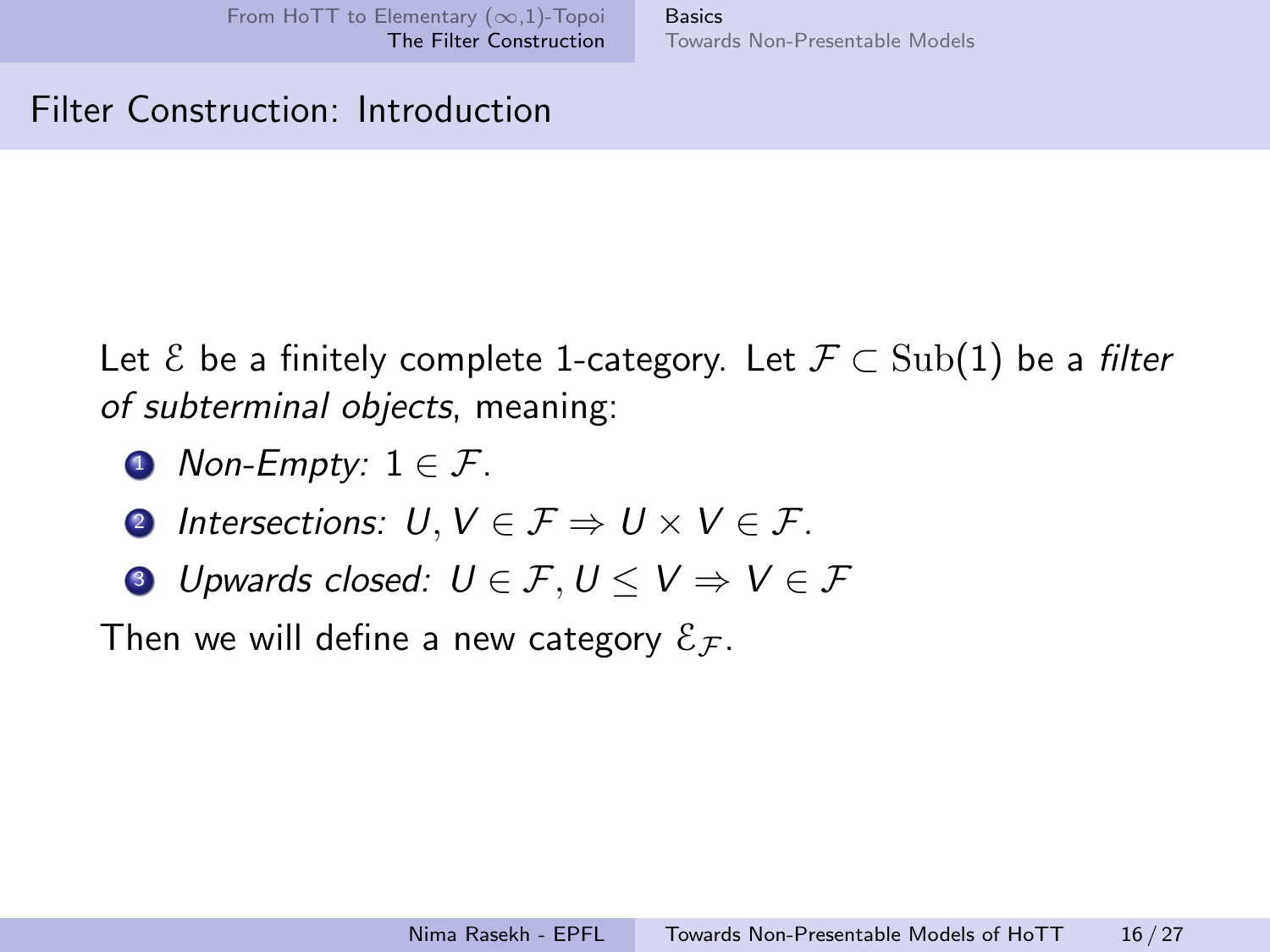**Basics** [Towards Non-Presentable Models](#page-22-0)

#### Filter Construction: Construction

- Objects of  $\mathcal{E}_F$  are objects of  $\mathcal{E}_F$ .
- For two object  $X, Y$  we have

$$
\operatorname{Hom}_{\mathcal{E}_{\mathcal{F}}}(X, Y) = \{f : X \times U \to Y : U \in \mathcal{F}\}/\sim
$$

where for  $f : X \times U \rightarrow Y$ ,  $g : X \times V \rightarrow Y$ 

$$
f \sim g \Leftrightarrow \exists W \in \mathcal{F}(f \times \mathrm{id}_W = g \times \mathrm{id}_W)
$$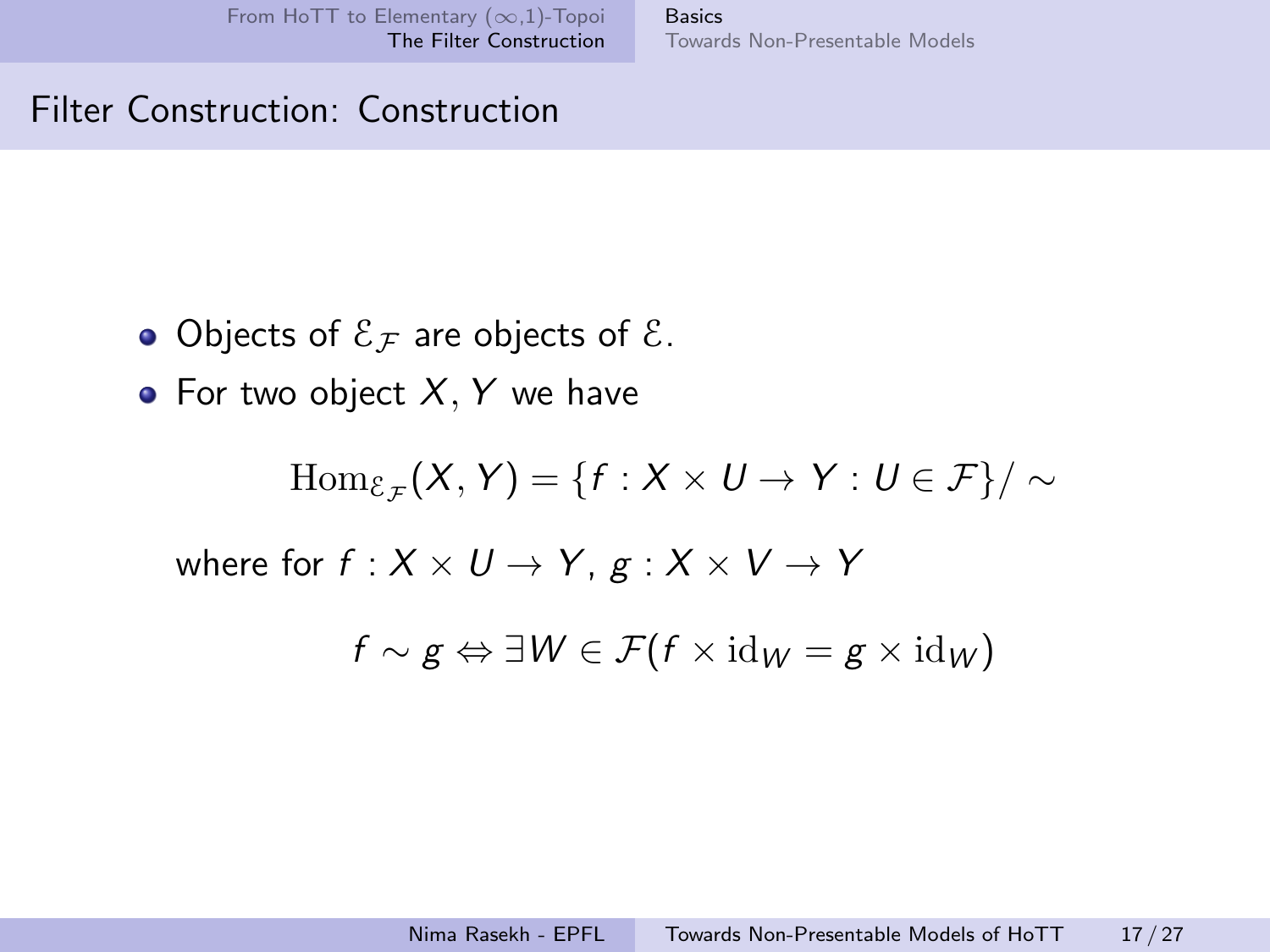Basics [Towards Non-Presentable Models](#page-22-0)

#### Filter Construction: Results

#### Lemma (Johnstone: Sketches of an Elephant)

The quotient map

 $\mathcal{P}_{\mathcal{F}} : \mathcal{E} \to \mathcal{E}_{\mathcal{F}}$ 

preserves

- **1** finite limits and colimits,
- **2** locally Cartesian structure,
- **3** subobject classifier.

So, if  $\epsilon$  is an elementary 1-topos then  $\epsilon_F$  is one as well.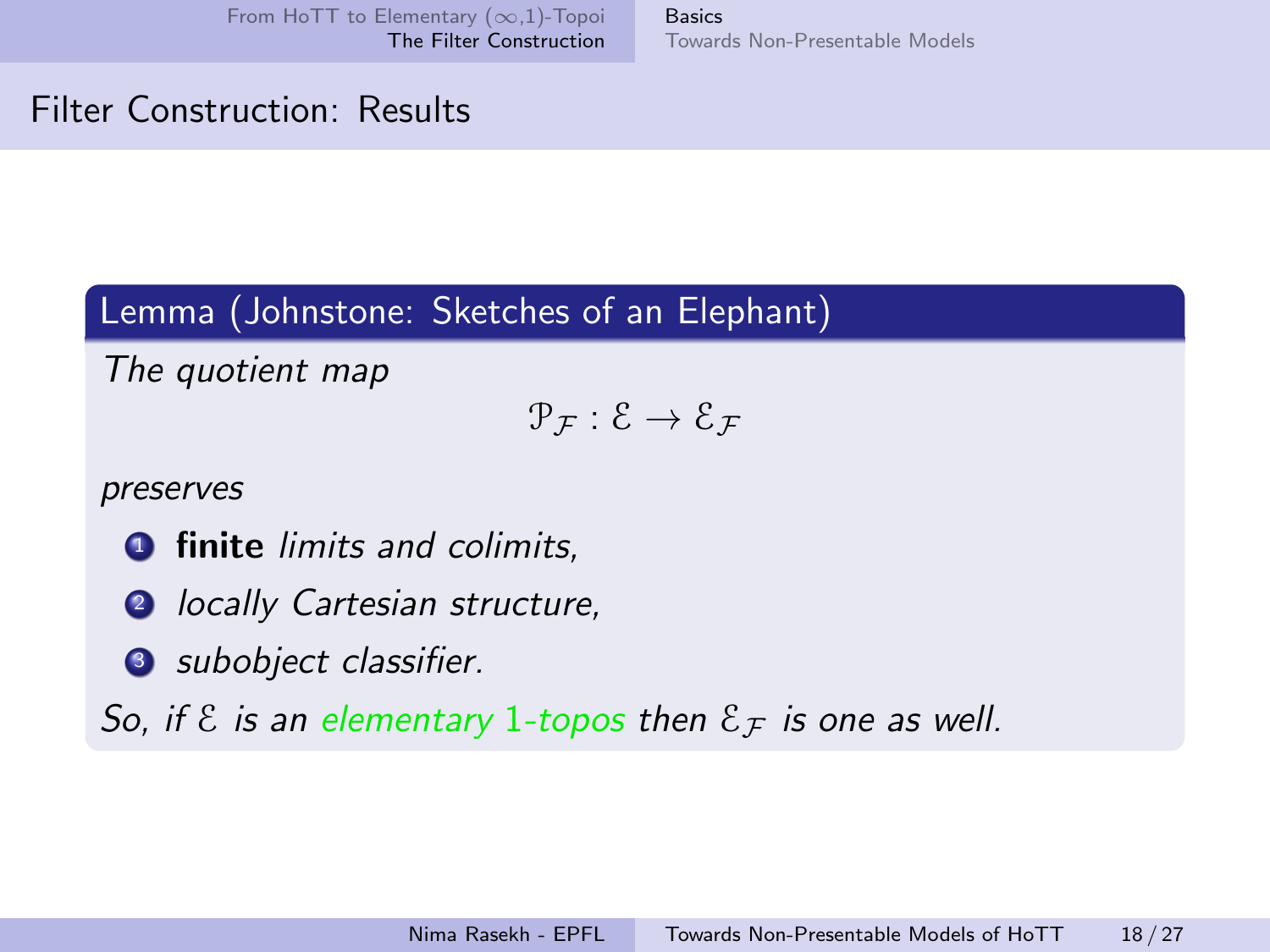**Basics** [Towards Non-Presentable Models](#page-22-0)

#### Filter Construction: Generalization

We want to generalize this construction to  $(\infty, 1)$ -categories. Here we need to care about which model of  $(\infty, 1)$ -categories we are using:

- **1** Kan enriched categories
- **2** Quasi-Categories
- **3** Complete Segal spaces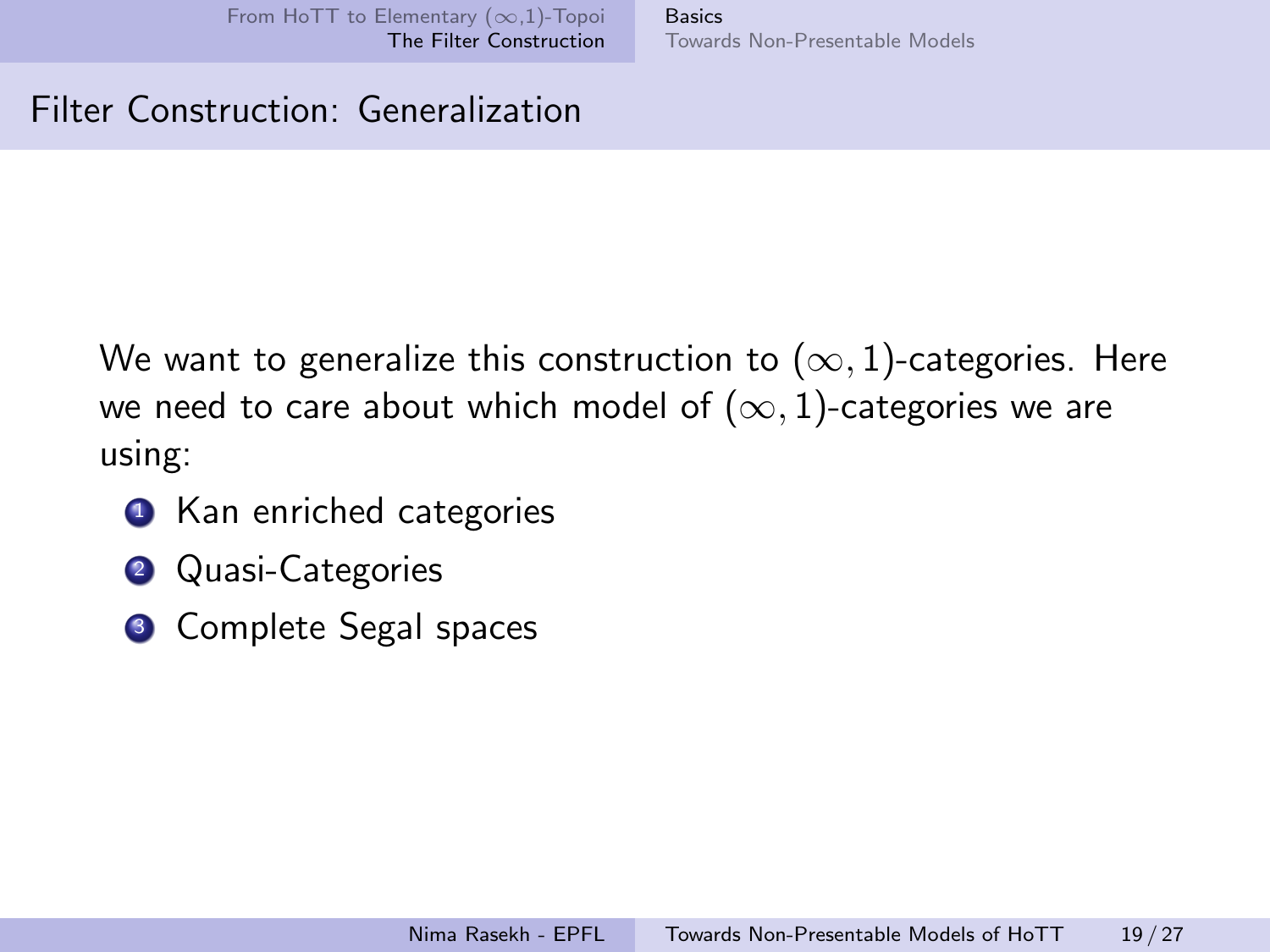## Filter Construction: Kan enriched categories

- **1 Input:** A finitely complete Kan enriched category  $C$  and a filter of subterminal objects  $\mathcal{F}$ .
- $\bullet$  We can take  $\circ$  to be a simplicial object in categories:

$$
\mathcal{C}_\bullet:\Delta^{op}\to\mathfrak{Cat}.
$$

- **3** Construct  $(\mathcal{C}_\bullet)_{\mathcal{F}} : \Delta^{op} \to \mathcal{C}\mathrm{at}.$
- **Output:** The simplicial category  $\mathcal{C}_{\mathcal{F}}$ , which is a Kan enriched category.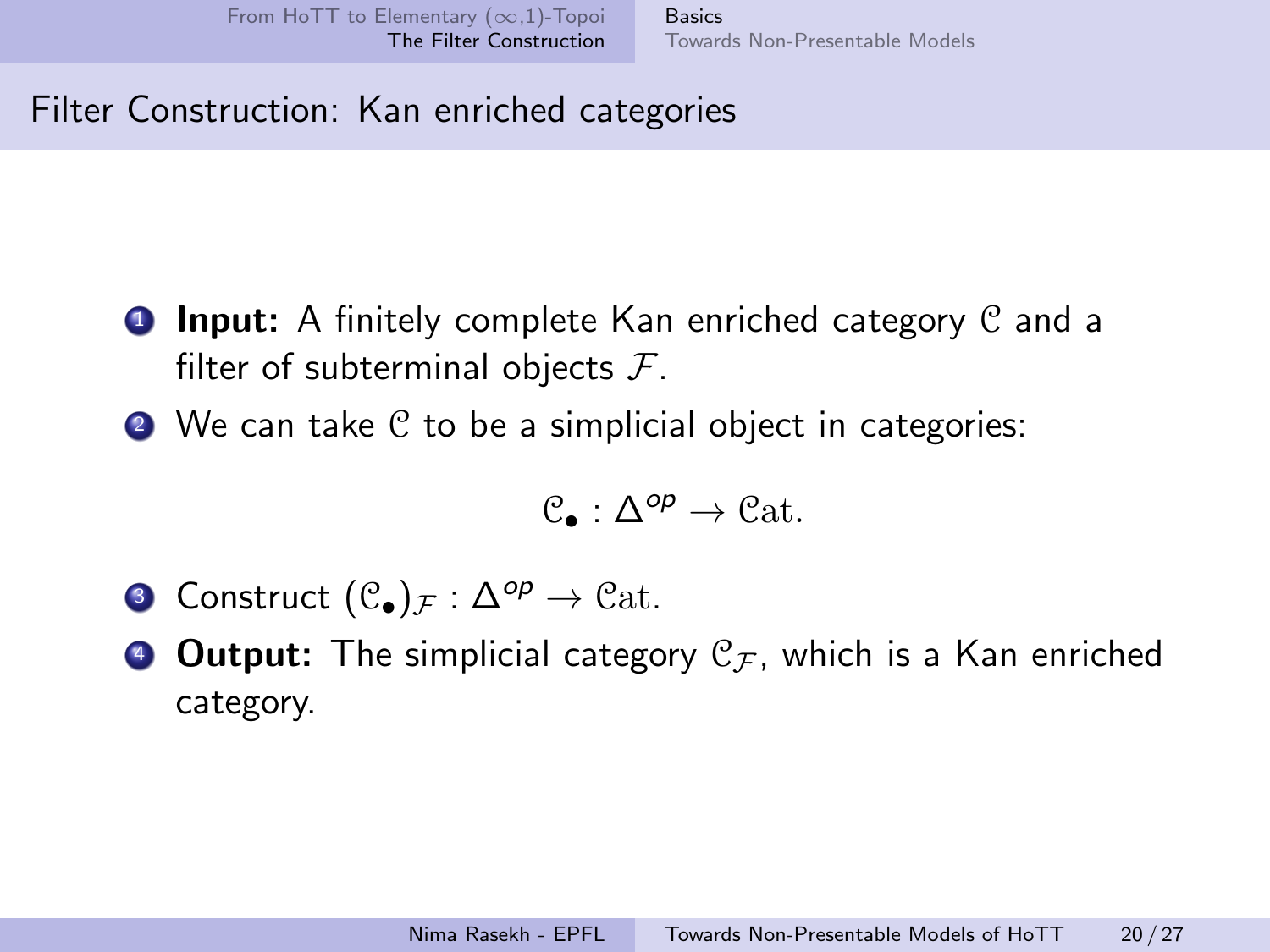**Basics** [Towards Non-Presentable Models](#page-22-0)

Filter Construction: Quasi-categories and Complete Segal spaces

Let C be a finitely complete quasi-category or CSS and  $\mathcal F$  a filter of subterminal objects. Then define the functor



Then we define the filter construction as the colimit

$$
\mathcal{C}_{\mathcal{F}} = \operatorname{colim}(\mathcal{C}_{/-} : \mathcal{F}^{op} \to \mathcal{C}\mathrm{at}_{\infty}).
$$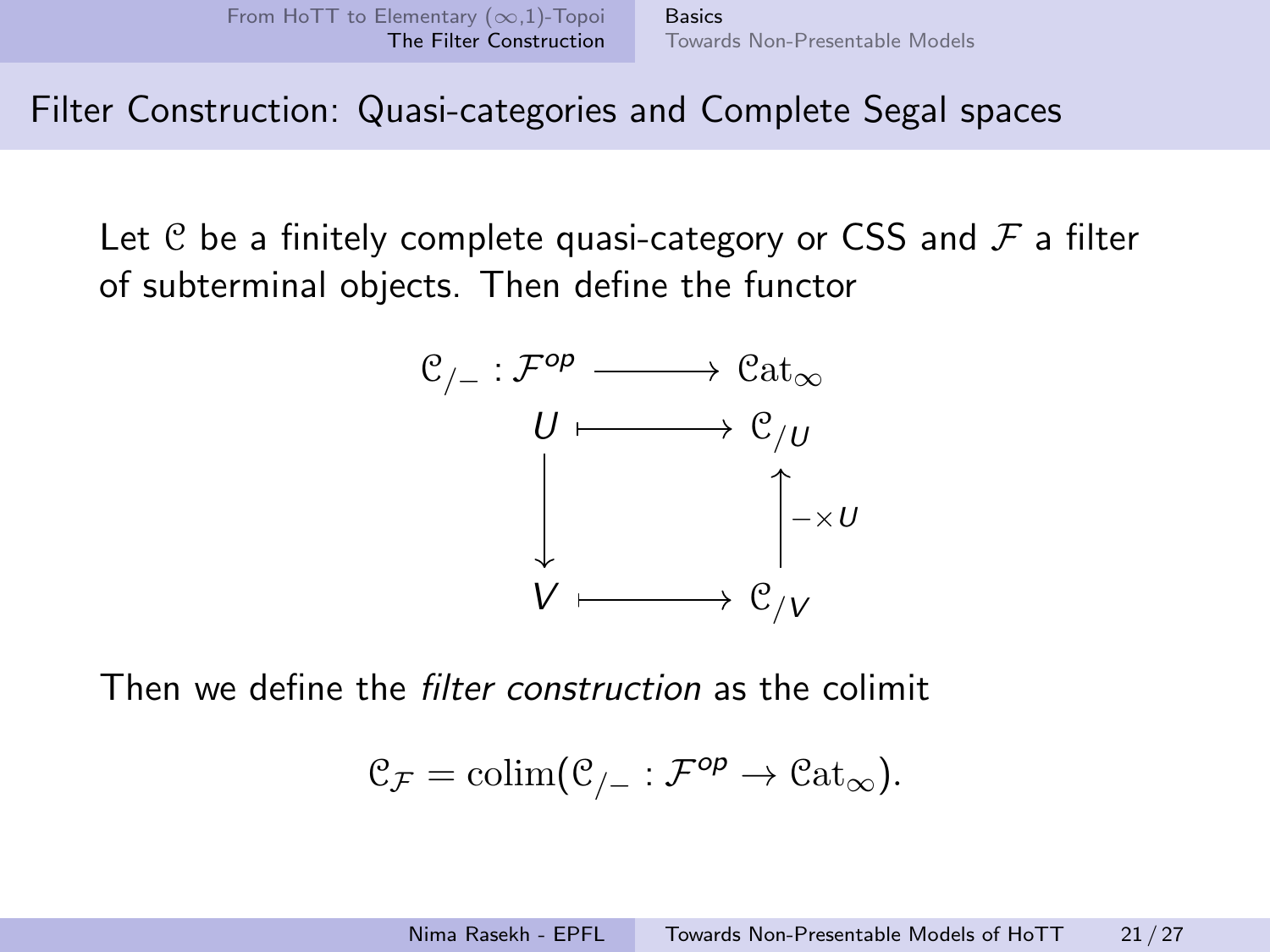**Basics** [Towards Non-Presentable Models](#page-22-0)

## Filter Construction and Topos Theory

## Theorem (R.)

Let C be finitely complete  $(\infty, 1)$ -category and F a filter of subterminal objects. Then we have a quotient functor

 $\mathcal{P}_{\mathcal{F}}: \mathcal{C} \to \mathcal{C}_{\mathcal{F}}$ 

which preserves

- **1** finite limits and colimits
- **2** locally Cartesian closed structure
- **3** subobject classifiers
- <sup>4</sup> universes

So, in particular if  $\mathcal E$  is an elementary  $(\infty,1)$ -topos then  $\mathcal E_{\mathcal F}$  is one as well.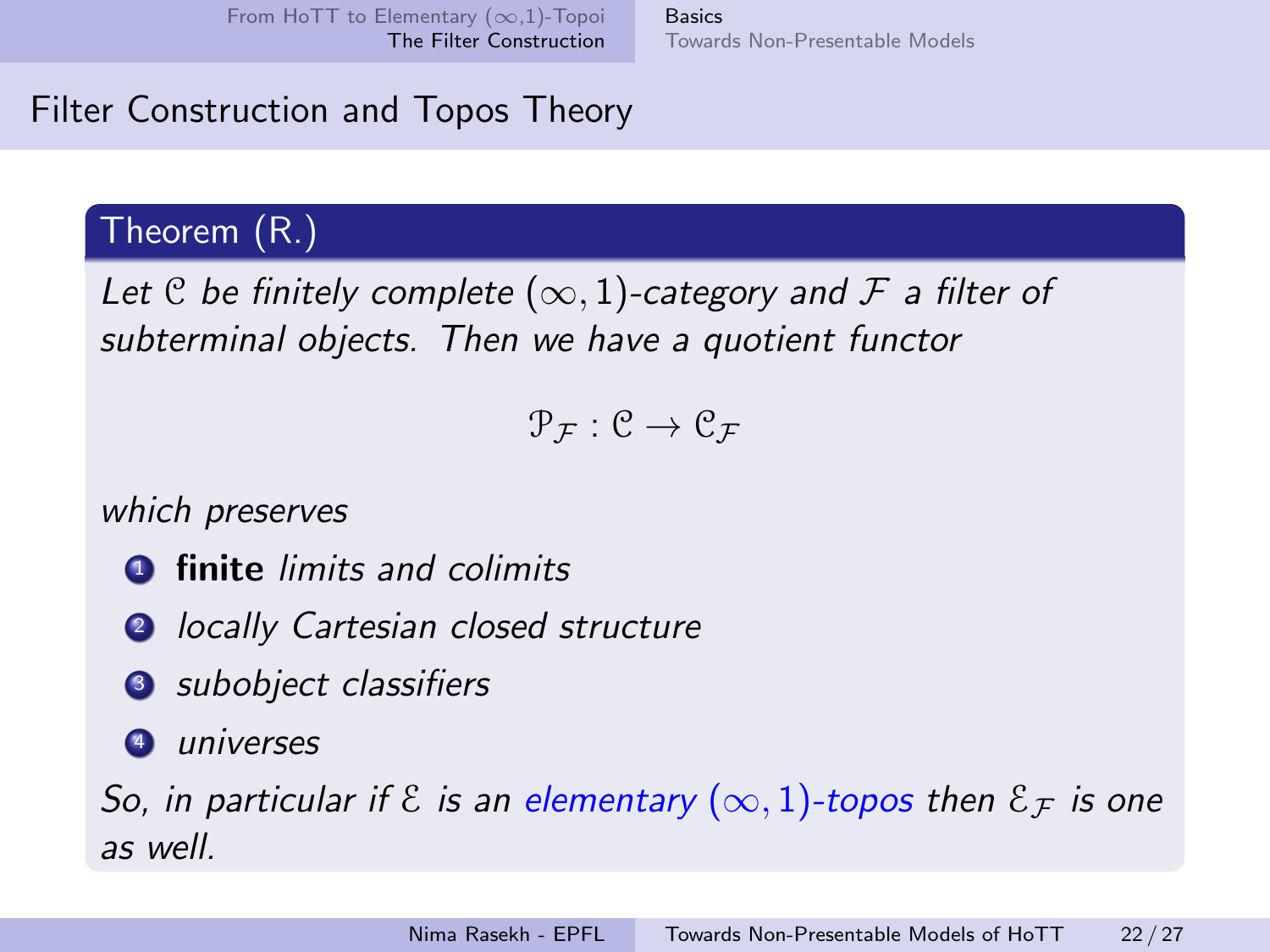#### <span id="page-22-0"></span>How do we get non-Presentable Examples?

#### Theorem (Adelman-Johnstone 82)

Let  $\mathfrak I$  be a set and  ${\mathcal F}$  a non-principal filter on  ${\rm Set}^{\mathfrak I}$  (which is just a filter on  $\mathrm{P}({\mathcal{I}}))$ . Then the filter construction  $(\mathrm{Set}^{\mathrm{J}})_{\mathcal{F}}$  is non-presentable elementary 1-topos and so a non-presentable model of higher order type theory.

This result generalizes appropriately.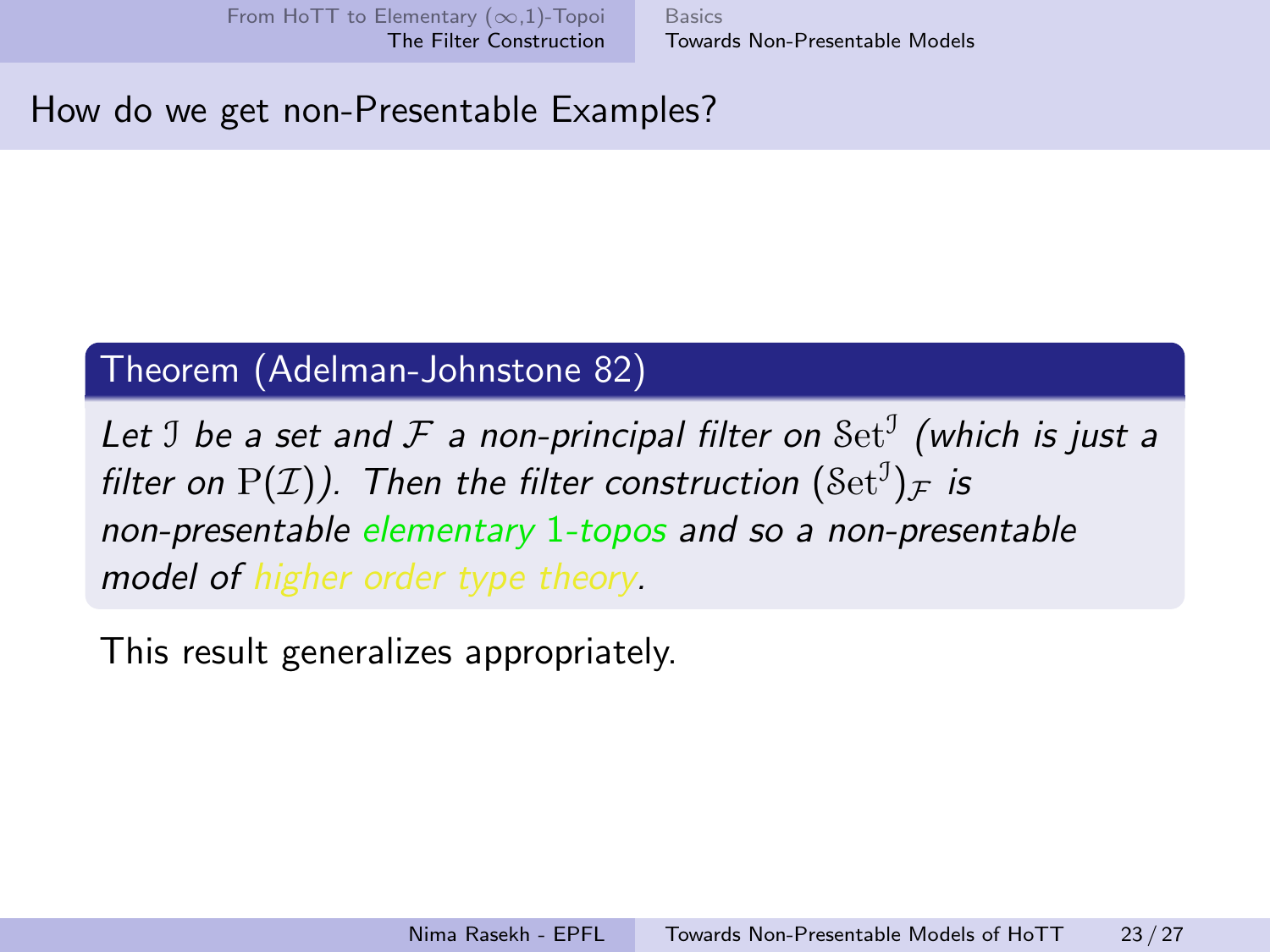# How do we get non-Presentable Examples?

# Theorem (R.)

Let  $\mathfrak I$  be a set and  ${\mathcal F}$  a non-principal filter on  $\mathfrak X\mathrm{an}^{\mathfrak I}.$  Then the filter construction  $(\mathcal{K}\text{an}^{\mathfrak{I}})_{\mathcal{F}}$  is a non-presentable elementary  $(\infty, 1)$ -topos.

# Example (R.)

Let  $\mathcal F$  be the filter of co-finite subsets on  $\mathbb N$  (the Fréchet filter). Then  $(\mathcal{K}\text{an}^{\mathbb{N}})_{\mathcal{F}}$  is an elementary  $(\infty, 1)$ -topos, such that:

- $\bullet$  It is not presentable.
- **2** It has no infinite coproducts (except for initial object).
- **3** The natural number object is non-standard.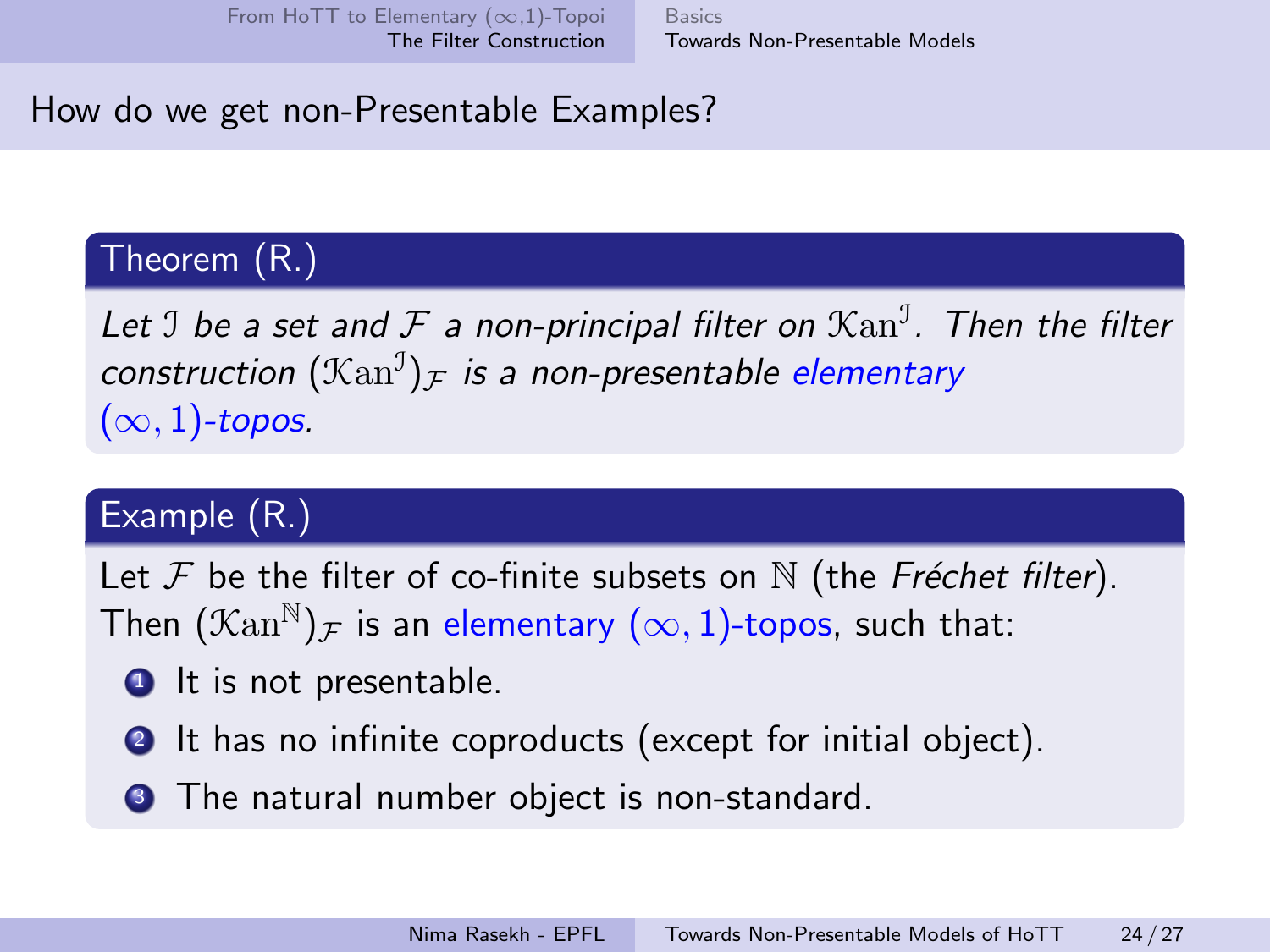#### Let's Summarize!

- **1** We want models of homotopy type theory.
- We defined elementary  $(\infty, 1)$ -topoi and hope to prove they give us the desired models.
- <sup>3</sup> Shulman's result covers the presentable case so the focus should be on non-presentable ones.
- <sup>4</sup> Using the filter construction, we get a method for construction non-presentable elementary  $(\infty, 1)$ -topoi.
- **5** Can we prove these are models?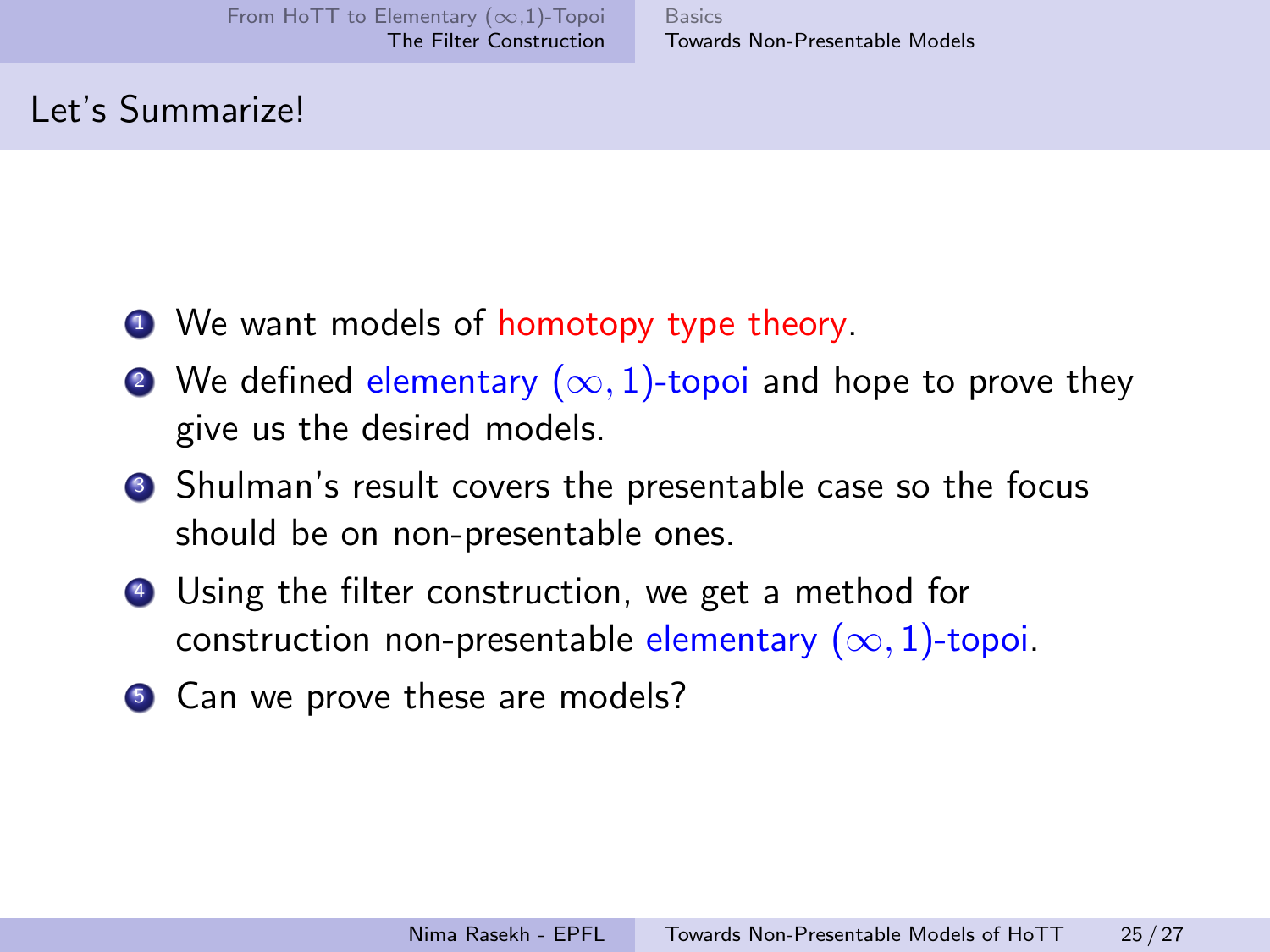**Basics** [Towards Non-Presentable Models](#page-22-0)

How does this tie to Type Theory?

# The filter construction is a (filtered) colimit.

Question

Are models of homotopy type theory closed under (filtered) colimits?

The results by Shulman only prove closure under presheaf and localization constructions.